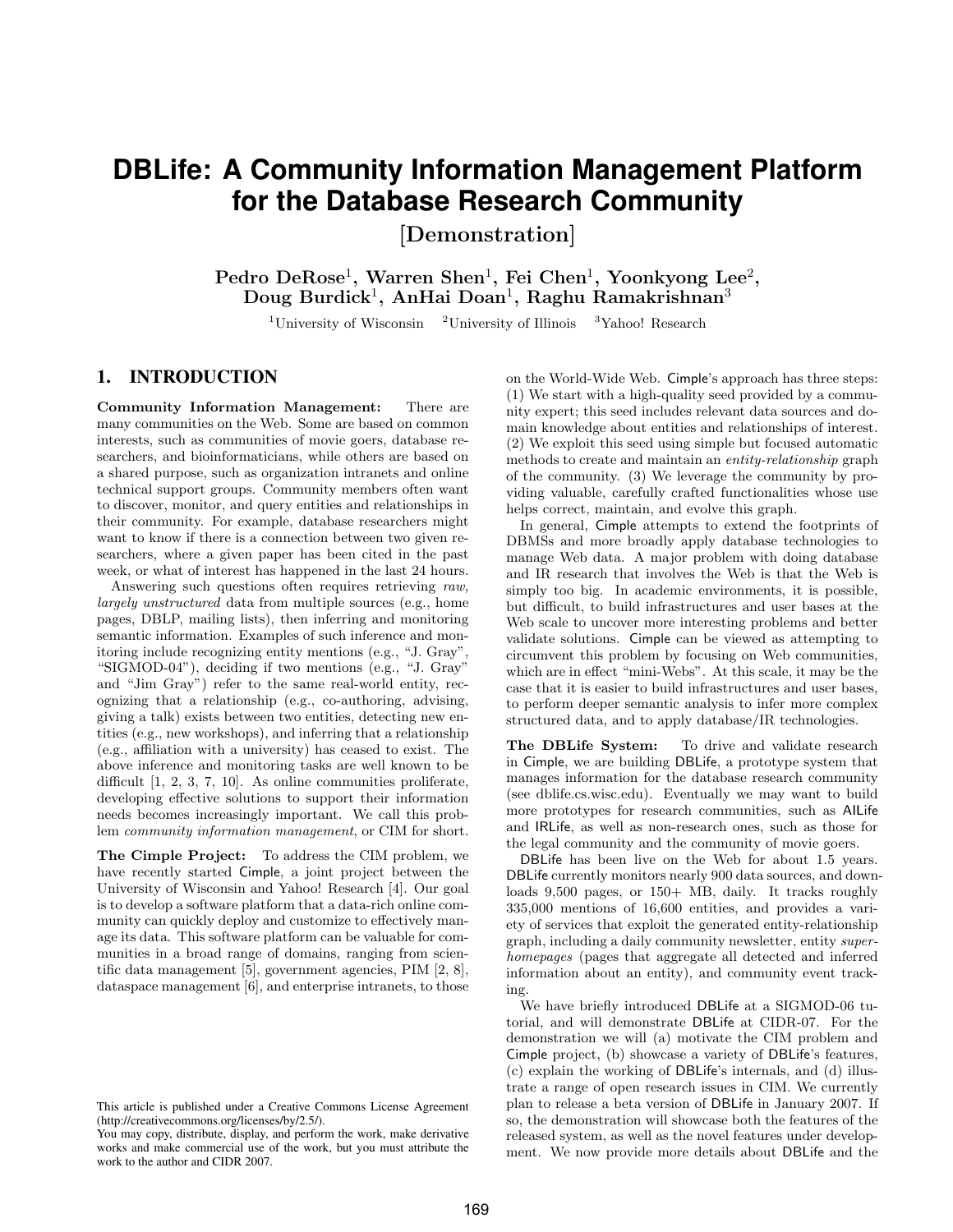demonstration.

## 2. DEMONSTRATION OVERVIEW

## 2.1 CIM and Cimple

The first part of the demonstration will briefly describe and motivate the CIM problem and the Cimple project, as above.

## 2.2 DBLife Features

Next, we will demonstrate DBLife's features. Specifically, we will demonstrate the community daily newsletter, superhomepages of researchers, mass collaboration features, and community event tracking pages. We will also demonstrate features that are scheduled to be finished by the time of the demonstration (see below).

Newsletter: DBLife's newsletter, show in Figure 1, displays interesting events the system has inferred on a given day. These events are inferred using simple information extraction rules that exploit structural elements in carefully chosen data pages. For instance, DBLife can infer when a researcher is mentioned as a PC member in conference homepages, when a call for papers is announced on DBWorld, when a researcher is giving an invited talk, and many other such events. We will also demonstrate the provenance features of DBLife that are related to the newsletter.

Superhomepages: DBLife creates a page for each entity (e.g., organizations, researchers, publications) that aggregates all detected or inferred information about that entity. For example, Figure 2 shows the superhomepage of Divesh Srivastava. The main block of the page lists all discovered mentions of him in reverse chronological order. Along the right-hand side, it displays general information, followed by inferred relationships, services, and other events, such as talks and tutorials.

Mass Collaboration: Researcher superhomepages include a row of images related to that researcher along the top. This is an example of DBLife's mass collaboration. The images are gathered by searching on an image search engine, and users vote on which images should not be related to the researcher. Their votes are processed by a mass collaboration system [9], and over time the incorrect images are weeded out.

Event Trackers: As mentioned above, DBLife infers events using information extraction rules that exploit document structure. These events not only appear in the newsletter and superhomepages, but also in separate tracking pages. Such pages exist for conference information, paper acceptances, and invited talks. A sample of the invited talks page is shown in Figure 3.

New Features: DBLife is under constant development. Examples of features we are currently developing include context-sensitive mass collaboration features, personalization, entity-aware search, stronger provenance, and an integrated feedback framework.

## 2.3 DBLife Internals

In this part of the demonstration we briefly describe DBLife's general architecture, then the core workflow that generates and maintains the ER graph.



#### *2.3.1 Architecture*

DBLife comprises an easily extensible set of independent but intercommunicating modules. Each module takes as input XML files and outputs XML files accessible by other modules. A central configuration file specifies the modules' input and order of execution; when the system is run, the configuration file is interpreted, and the modules are executed in turn. After each execution, their output is archived so that it can be accessed at any point in the future.

DBLife's modules are divided into two groups. The first, called the *core modules*, is responsible for creating and maintaining the system's ER graph; it is described in more detail below. The second group, called the *application modules*, exploits the ER graph to generate output displayed by DBLife's web interface. These application modules are the heart of DBLife's features, and their functionality is described above.

#### *2.3.2 Workflow*

DBLife follows the Cimple approach of starting with a high-quality seed, building on this seed with automatic methods, and filling gaps left by these methods through mass collaboration. We now demonstrate DBLife's workflow, illustrated in Figure 4, in the context of the Cimple approach.

High-Quality Seed: As prescribed by Cimple, DBLife starts with information supplied by a community expert. This seed includes an initial list of sources to crawl, such as researcher home pages, conference pages, and the DBWorld mailing list. It also includes domain knowledge, such as entities and relationships of interest, and hints for extracting and maintaining them. For example, the expert provides a dictionary of entity names, gathered from DBLP, which DBLife uses to find entity mentions as explained below. The domain knowledge in this initial seed is used throughout DBLife's automatic methods, as illustrated in Figure 4.

Automatic Methods: Next, DBLife uses automatic methods, implemented as core modules, to create and maintain the ER graph. These methods rely heavily on domain knowledge, which is currently worked into the algorithms, but will eventually be expressed separately through a declarative language. DBLife's core modules are loosely organized into three layers: the data page, mention, and the entity layers. The modules in these layers run daily as dictated by the central configuration file.

Modules in the data page layer crawl the specified sources, cache downloaded pages, and provides access to previously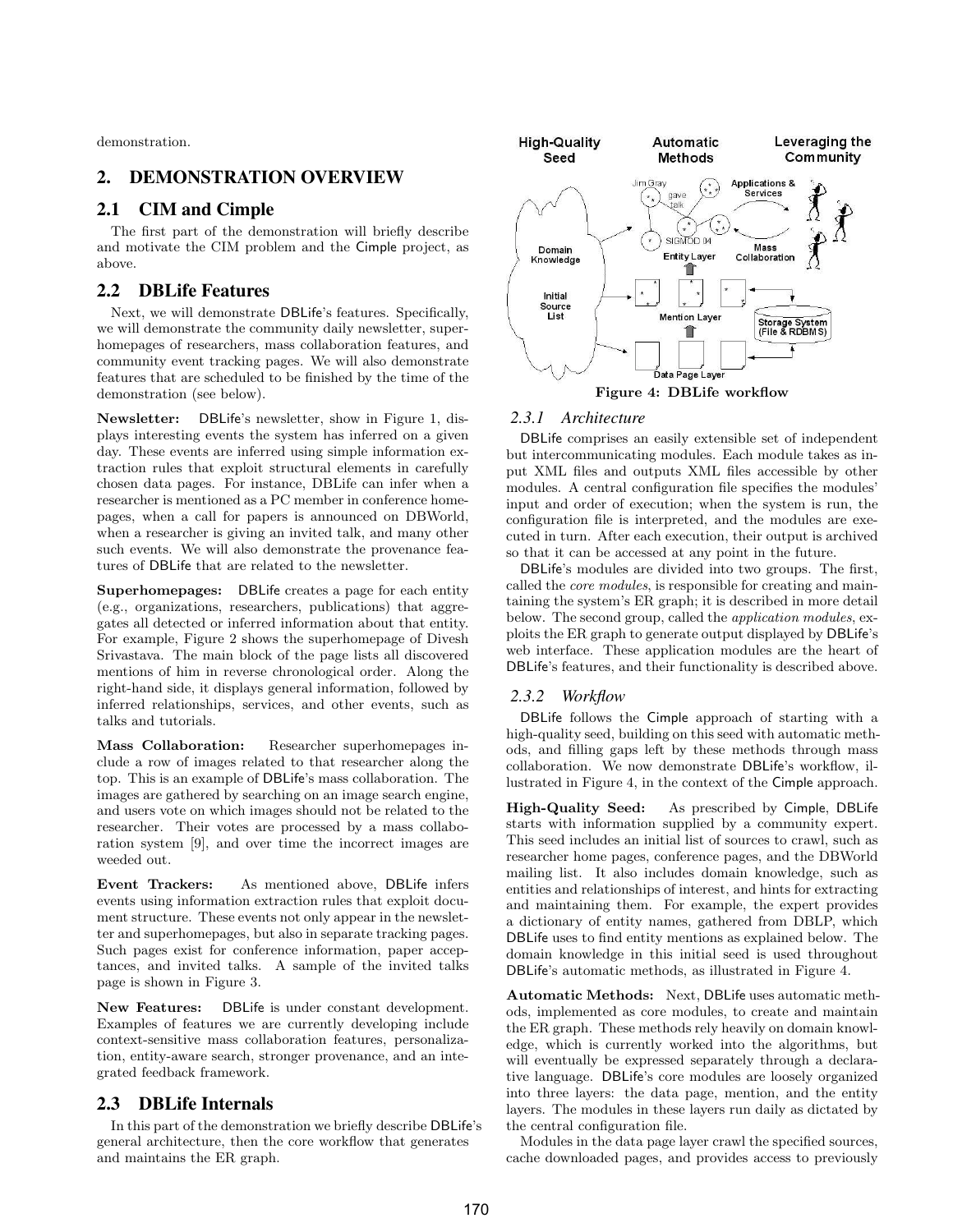| <b>DBLife Frontpage - Mozilla Firefox</b> |                                                                        | EX                                                           |
|-------------------------------------------|------------------------------------------------------------------------|--------------------------------------------------------------|
|                                           | Done                                                                   | • 中 · 图 · Eile Edit View<br>Tools                            |
|                                           |                                                                        | The Cimple Project<br>Help<br><b>Will</b><br>Login           |
|                                           | <b>DBLife</b>                                                          | Search                                                       |
|                                           | Browse: authors, conferences, organizations, paper acceptances, talks, |                                                              |
|                                           | bibliographies, data sources, beta services                            |                                                              |
| Newsletter: Sunday Jul 9, 2006            |                                                                        |                                                              |
|                                           |                                                                        |                                                              |
|                                           |                                                                        | <b>DBWorld Mailing List</b>                                  |
|                                           | > Proceedings chair of ICDE 2007                                       | <b>Statistics</b>                                            |
| Rada Chirkova<br>Asuman Dogac             | > PC chair of ICDE 2007 (2 occurences)                                 | Cravling 9,590 pages from 999 data                           |
| Ahmed K. Elmagarmid                       | > Workshop chair of ICDE 2007                                          | sources, and tracking 241,764 mentions<br>of 12.237 entities |
| Daniela Florescu                          | > Industrial committee member of ICDE 2007 (2<br>occurences)           | Personalize DBLife                                           |
| Hong Va Leong                             | > Chair of SAC 2007 (2 occurences)                                     | Contribute to developing DBLife<br>Obtain data from DBLife   |
| Ling Liu                                  | Seneral chair of ICDE 2007                                             |                                                              |





Figure 2: A researcher's superhomepage

| <b>DBLife Talks - Mozilla Firefox</b><br>$ \vert$ $\vert$ $\vert$                                                                                                                                                                                                                               |                                                                      |                                                                 |
|-------------------------------------------------------------------------------------------------------------------------------------------------------------------------------------------------------------------------------------------------------------------------------------------------|----------------------------------------------------------------------|-----------------------------------------------------------------|
|                                                                                                                                                                                                                                                                                                 | Done $\blacktriangledown$                                            | $\triangle$ · $\triangle$ · $\triangle$<br>File Edit View Tools |
| <b>DBLife</b>                                                                                                                                                                                                                                                                                   | Search                                                               | Wiki<br>Login<br>The Cimple Project<br>Help                     |
| <b>Talks</b>                                                                                                                                                                                                                                                                                    |                                                                      |                                                                 |
| $E$ $F$ $G$<br>H I<br>$\mathbf{J}$ .<br>B<br>$\mathsf{C}$<br>Ð                                                                                                                                                                                                                                  | K L M N O P Q R S T U                                                | W X Y Z<br>V                                                    |
| Gafter, Neal M, LINK                                                                                                                                                                                                                                                                            |                                                                      |                                                                 |
| Garcia-Molina, Hector LINK<br>Gives talk at Stony Brook University<br>Model Checking Abstract Time: Monday, November 21, 2005, 2:15pm Location: Computer Science 2311 Hector<br>Garcia-Molina, Stanford University, Generic Entity Resolution Abstract Time: Thursday, December 8, 2005, 2:15pm | http://www.cs.sunysb.edu/events/DLseries/index.html Cached Annotated |                                                                 |

Figure 3: The event page for invited talks